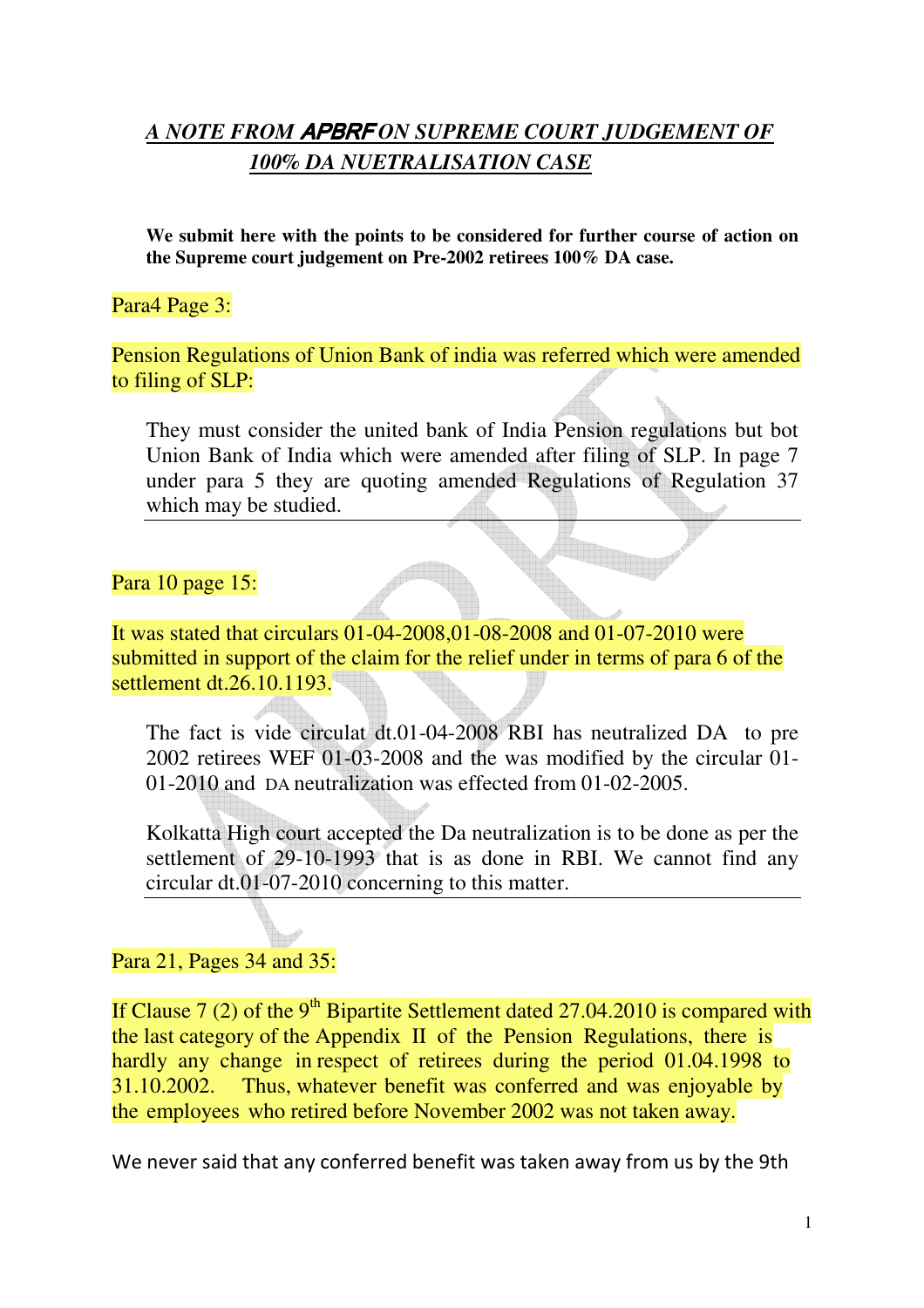Bipartite Settlement.

It is unfortunate that the judges, who compared 9th BPS with Pension Regulations, did not compare Pension Settlement dated 29th October, 1993 with Pension Regulations, to find out why Clause No. 6 of the Settlement which reads:

# **"6. Dearness relief to pensioners will be granted at such rates as may be determined from time to time in line with the dearness allowance formula in operation in Reserve Bank of India."**

was not incorporated in the Pension Regulations.

## Para 22, Page 35:

Theoretically, the starting level for the retirees prior to 01.11.2002 is at a higher level of 0.24% as against the retirees after 01.11.2002. It could possibly be said that for those who are with basic pension in the region of Rs.6000/-, on the basis of a tapering formula may well, in the ultimate analysis, average to the same level of 0.18%.

========================================================================

The DA percentages (per slab) of 0.24 under 7th BPS and 0.18 under 8th BPS are not comparable. 0.24% is calculated on construction of Basic Pay at CPI Index of 1684 under 7th BPS; and 0.18% is calculated on construction of Basic Pay at CPI Index of 2288 under 8th BPS.

It is an unrelated argument that tapered DA under 7th BPS (from 0.24% to 0.06%) for basic pay in the range of Rs. 6,000 ultimately averages to 0.18%.

0.18% under 8th BPS has nothing to do with tapering of DA under 7th BPS from 0.24% to 0.06%

## Para 23, Pages 36, 37:

But such calculation completely disregards that rate which is a flat rate applicable in case of post 01.11.2002 retirees is not 0.24% for the entire amount of basic pension but at a different level of 0.18% and the threshold requirement of quarterly average of the Index is also different. If we were to simply borrow the same rate of 0.18% in the case of retirees prior to 01.11.2002, the concerned retirees may well be at a disadvantage. For instance, the basic pension of Rs.7880/- of said Santipriya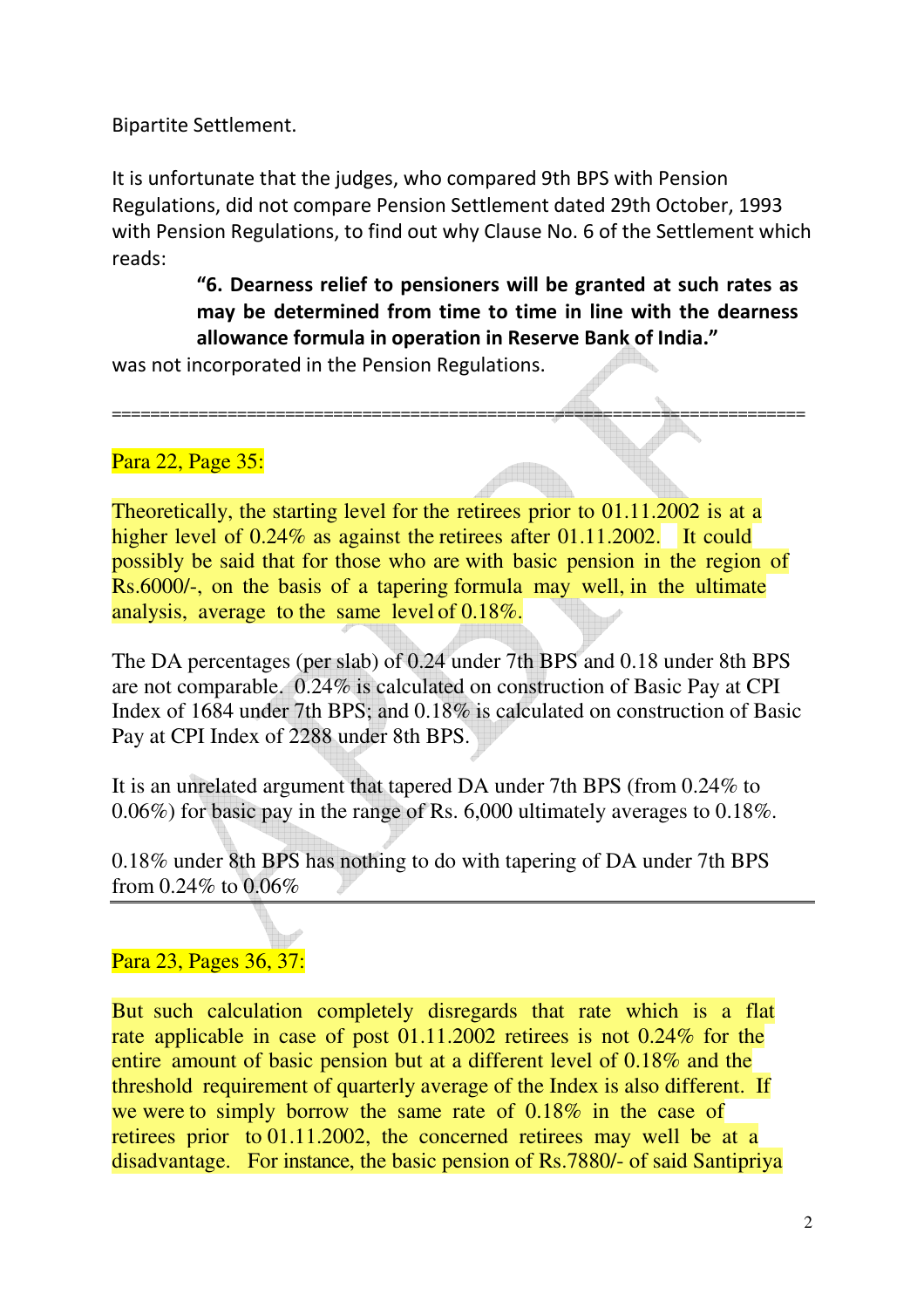Roy would yield a figure of Rs.14184/- with flat rate of 0.18%. It will not therefore be correct to adopt and apply the same rate as is made applicable in case of post 01.11.2002 retirees. What is prayed for is also not the same rate but the same principle, namely, flat rate be made applicable to pre 01.11.2002 retirees as well but at a rate of 0.24%.

The DA percentages (per slab) of 0.24 under 7th BPS and 0.18 under 8th BPS are not comparable. 0.24% is calculated on construction of Basic Pay at CPI Index of 1684 under 7th BPS; and 0.18% is calculated on construction of Basic Pay at CPI Index of 2288 under 8th BPS.

The DA (per slab) of 0.18% is on a higher basic pay that was fixed at CPI Index of 2288 under  $8^{th}$  BPS; whereas the DA (per slab) of 0.24% is on a lower basic pay that was fixed at CPI Index of 1684 under 7<sup>th</sup> BPS.

Therefore, we cannot compare  $0.24\%$  of  $7<sup>th</sup>$  BPS with  $0.18\%$  of  $8<sup>th</sup>$  BPS; and say retirees under  $7<sup>th</sup>$  BPS would gain, and retirees under  $8<sup>th</sup>$  BPS would lose if 100% DA neutralization is given to  $7<sup>th</sup>$  BPS retirees.

'Borrowing' the rate of 0.18% from 8<sup>th</sup> BPS and applying it to 7<sup>th</sup> BPS retirees is a meaningless concept.

As rightly observed by the judges, what is prayed for by us is not application of same rate of 0.18% of  $8^{th}$  BPS; but application of  $7^{th}$  BPS rate of 0.24% uniformly to the entire basic pay.

## Para 24, Page 37:

The benefit which is sought to be conferred by the tapering formula lies in the averaging which comes to near about the same quantum as is given to the post 01.11.2002 retirees.

This is a meaningless concept.  $7<sup>th</sup>$  BPS never sought to give an average of 0.18% by tapering DA from 0.24% to 0.06%. At the time of  $7<sup>th</sup>$  BPS, there was no figure of 0.18% at all. It came, on calculation, at the time of  $8<sup>th</sup>$  BPS, at the CPI Index of 2288. Had the  $8<sup>th</sup>$  BPS taken place at some other CPI Index level. the DA per slab would have been some figure other than 0.18%.

=========================================================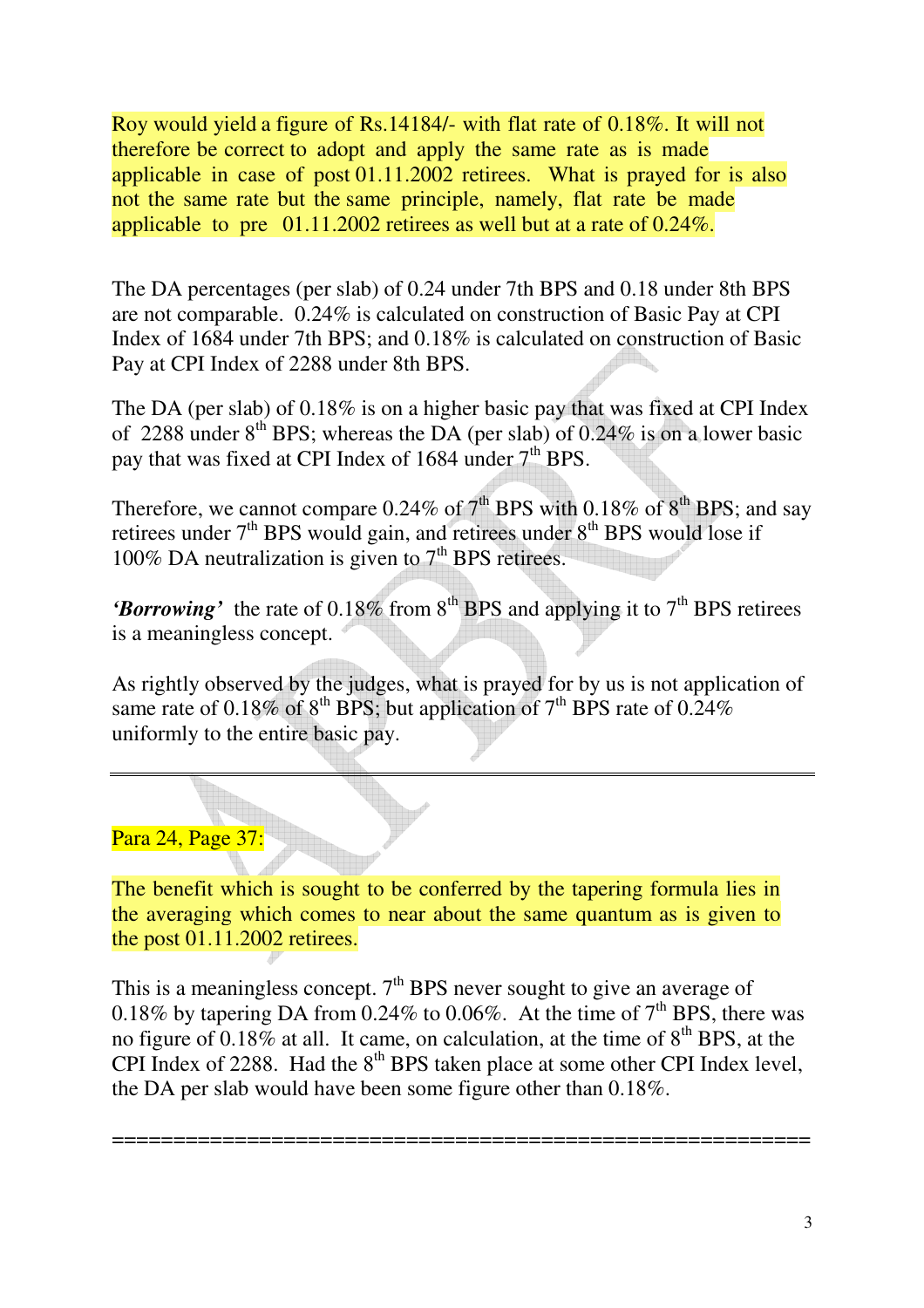#### Para 24, Page 37:

It is noteworthy that no illustration has been placed on record to submit that even with 0.18% dearness allowance those who retired after November 2002 walk away with substantially greater advantage as against pre November 2002 retirees.

It is amusing to see this statement. It does not need any illustration to show that 0.18% flat DA rate on entire basic pay under  $8<sup>th</sup>$  BPS is a greater advantage than tapered DA from  $0.24\%$  to  $0.06\%$  under  $7<sup>th</sup>$  BPS. If necessary, an illustration can be easily made out and shown.

We can show them an illustration how a retiree under  $8<sup>th</sup>$  BPS would have got his pension with tapered DA from 0.18% to some lower levels.

========================================================================

#### Para 24, Page 38:

If we adopt a flat rate of 0.24% as is being prayed for, the class of retirees who retired before 01.11.2002 will stand conferred better rate than those employees who retired after 01.11.2002. Nor can we apply a flat rate of 0.18% for them.

Applying flat rate of  $0.18\%$  to  $7<sup>th</sup>$  BPS retirees is meaningless; and is not prayed for.

Flat rate of 0.24% for 7<sup>th</sup> BPS retirees cannot be said a **BETTER RATE.** The absolute figure of 0.24% may look higher. But, as stated above, these rates are not comparable in absolute terms. They must be read along with the levels of basic pay under the two settlements.

Flat rate of 0.24% for  $7<sup>th</sup>$  BPS retirees only brings them on par with  $8<sup>th</sup>$  BPS retirees; of course, not in terms of amounts, but in terms of equity and natural justice. That is what we are paying for.

========================================================================

#### Para 24, Page 38:

Both classes are distinct and do not form a homogenous group. It is not a case of creating a class within a class.

It is not correct to say that retirees under  $7<sup>th</sup>$  BPS and  $8<sup>th</sup>$  BPS do not form a homogenous group. This is clearly against the spirit of *Nakara* case.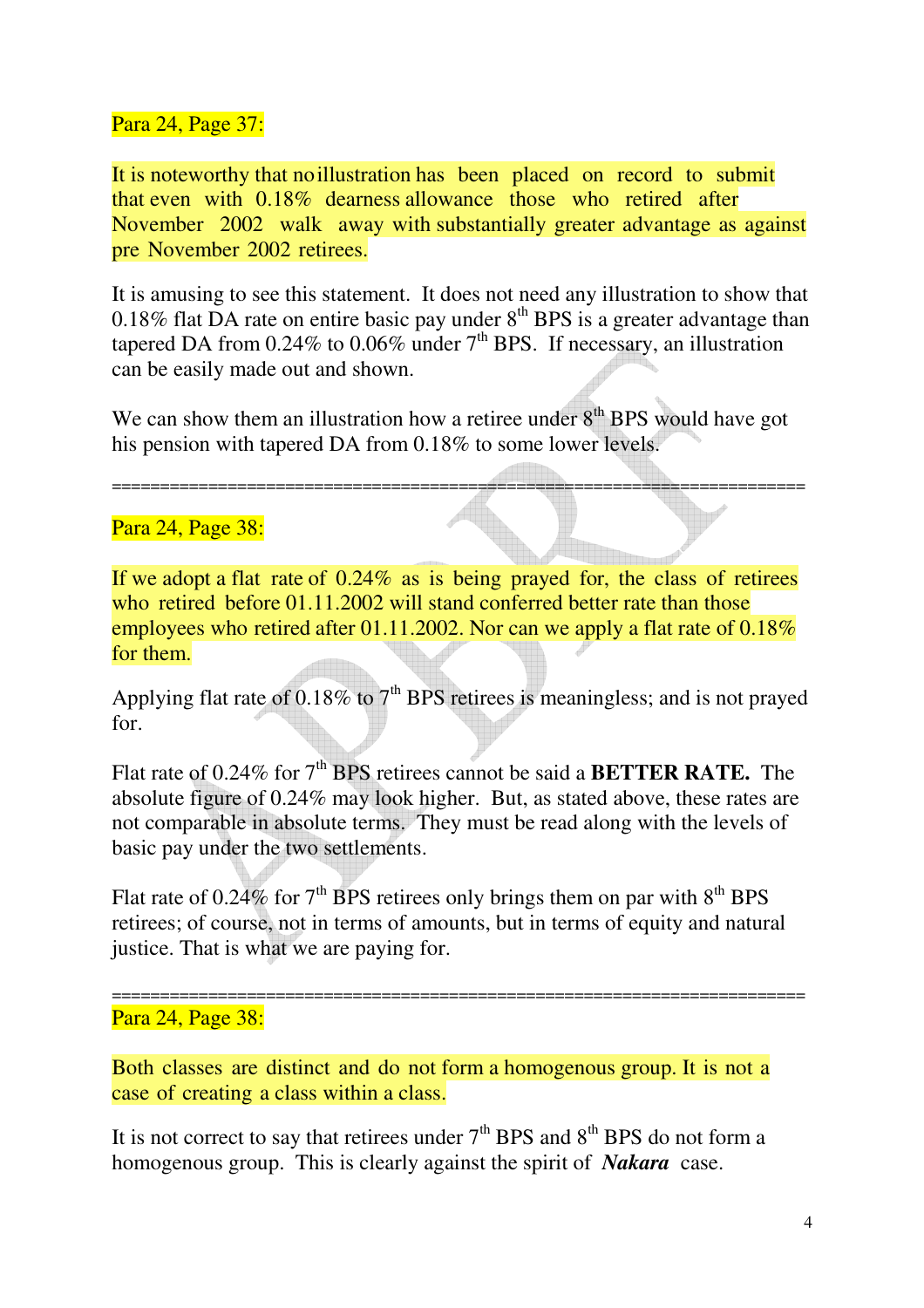Para 24, Page 38:

It would be extremely difficult and hazardous to adopt a flat rate as is sought to be projected.

There is no difficulty or hazard in adopting a flat rate of DA for  $7<sup>th</sup>$  BPS retirees. The judges have not elaborated the basis for calling it 'extremely difficult and hazardous'.

=========================================================

## Para 25, Pages 38, 39:

…the decision of this Court in *D.S. Nakara* (supra) is one of limited application and there is no scope for enlarging the ambit of that decision to cover all schemes made by the retirees or a demand for an identical amount of pension irrespective of the date of retirement.

We are not asking for 'identical amount of pension irrespective of the date of retirement'. This is a sweeping and damaging statement. We are only asking for application to us of the same formula being applied to  $8<sup>th</sup>$  BPS retirees.

*Nakara* case clearly states that although new schemes of benefit cannot be claimed by past retirees, any improvements in the existing schemes shall be made equally applicable to past retirees also.

## Para 25, Page 39:

The settlement has to be taken as a package deal and it would be impossible to hold certain parts good and acceptable while finding other parts to be bad.

=========================================================

By saying that the settlement is a package deal, it cannot be concluded that the settlement is beyond any correction.

For example, the provision that basic at 1616 only ranks for pension was found to be unfair; and the same was corrected by the Supreme Court. The concept that 'the settlement is a package deal' did not stop the court from correcting this unfairness.

=========================================================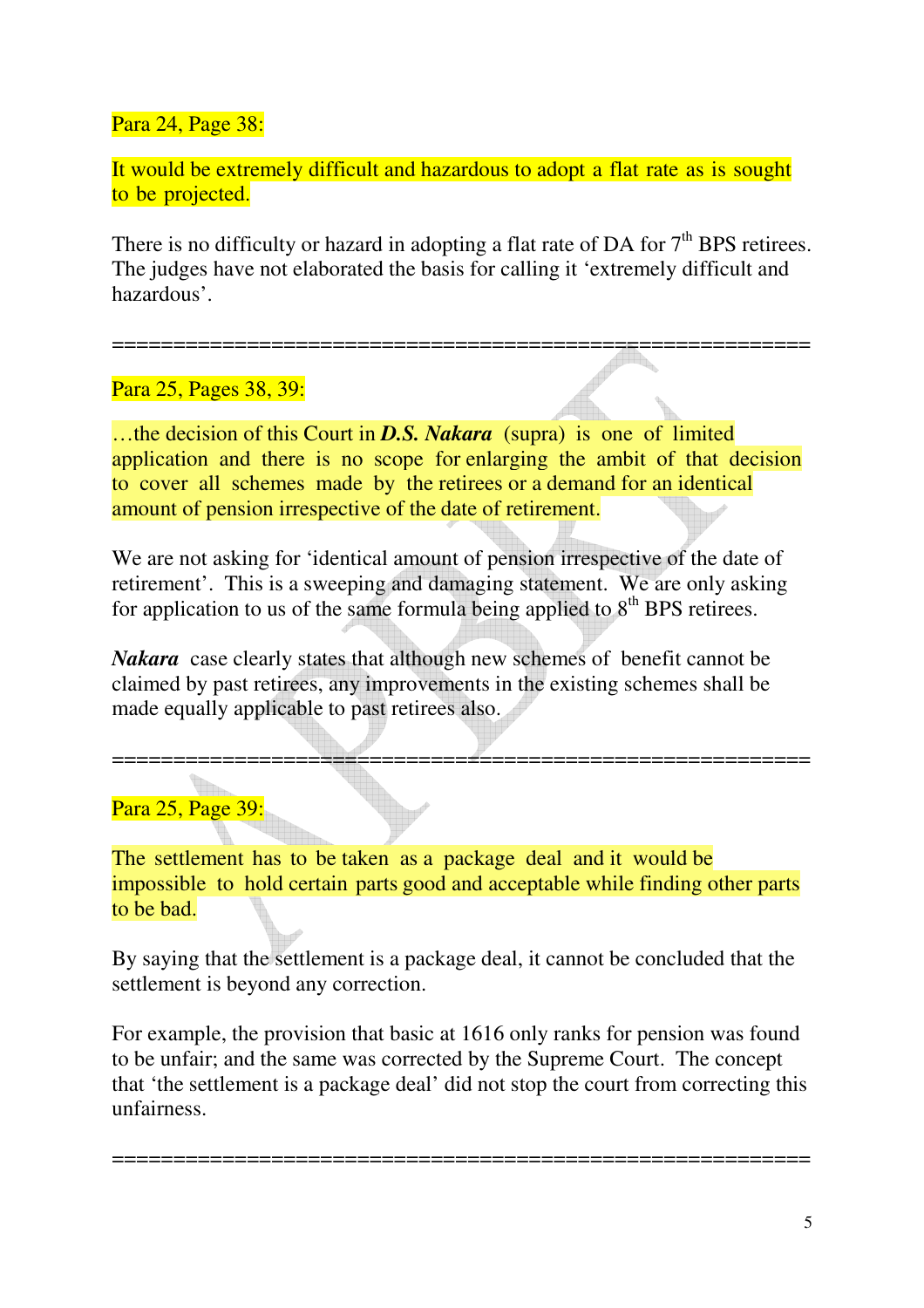Para 25, Page 39:

… a package deal was entered into and Rs.1288 crores per annum towards all the benefits was set apart for the benefit of the employees. Any stepping up of benefit for a section of employees is bound to inflate the figure of Rs.1288 crores per annum though that by itself is not a ground that weighs with us.

The course of bipartite negotiations and the constraint of Rs. 1288 crores set apart by banks cannot be a matter of consideration for the Court.

To fit the cost of the Settlement into the offer of IBA, discrimination cannot be played to the detriment of some people within the same class. This amounts to hitting the *Nakara* judgment squarely in its heart.

The Court itself does not seem to be convinced of their own statement and therefore said "… though that by itself is not a ground that weighs with us". If this was not a ground that weighed with them, they should not have made this point at all.

Para 25, Page 39:

In our view both the categories of retirees, namely, pre November 2002 and post November, 2002 stand on different footing, …

This is a sweeping remark. We never say that  $7<sup>th</sup>$  BPS retirees and  $8<sup>th</sup>$  BPS retirees stand on the same footing *in all respects*. In the present context of applying the same principle for calculation of DA, they stand on the same footing, and they form a homogenous group.

Para 26, Page 40:

… the Bipartite Settlement did not create any distinction which was inconsistent with the principles laid down by this Court.

The way in which 100% DA neutralization was given by  $8<sup>th</sup>$  and  $9<sup>th</sup>$  BPSs for only those who retired on or after 01.11.2002, denying it to those who retired earlier, is clearly inconsistent with the principles laid down by Supreme Court in *Nakara* case, which said:

"The classification has to be based, as is well settled, on some rational principle and the rational principle must have nexus to the objects sought to be achieved.